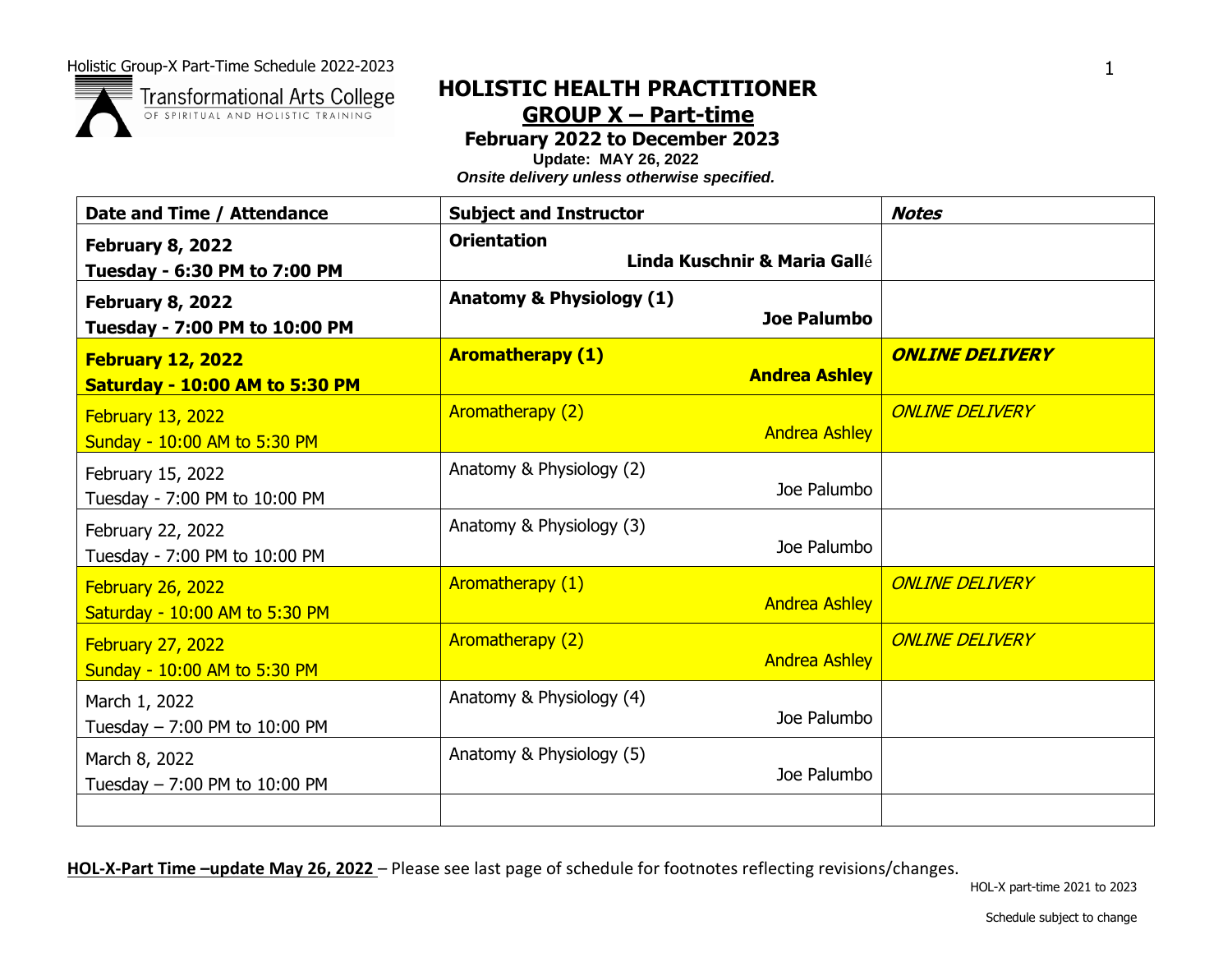| Date and Time / Attendance                             | <b>Subject and Instructor</b>             | <b>Notes</b>           |
|--------------------------------------------------------|-------------------------------------------|------------------------|
| March 12, 2022<br>Saturday - 10:00 AM to 5:30 PM       | Aromatherapy (5)<br><b>Andrea Ashley</b>  | <b>ONLINE DELIVERY</b> |
| March 13, 2022<br>Sunday - 10:00 AM to 5:30 PM         | Aromatherapy (6)<br><b>Andrea Ashley</b>  | <b>ONLINE DELIVERY</b> |
| <b>March 15 2022</b>                                   | <b>NO CLASS - MARCH BREAK</b>             |                        |
| March 22, 2022<br>Tuesday - 7:00 PM to 10:00 PM        | Anatomy & Physiology (6)<br>Joe Palumbo   |                        |
| March 26, 2022<br>Saturday - 10:00 AM to 5:30 PM       | Aromatherapy (7)<br><b>Andrea Ashley</b>  | <b>ONLINE DELIVERY</b> |
| March 27, 2022<br>Sunday - 10:00 AM to 5:30 PM         | Aromatherapy (8)<br><b>Andrea Ashley</b>  | <b>ONLINE DELIVERY</b> |
| March 29, 2022<br>Tuesday - 7:00 PM to 10:00 PM        | Anatomy & Physiology (7)<br>Joe Palumbo   |                        |
| April 5, 2022<br>Tuesday - 7:00 PM to 10:00 PM         | Anatomy & Physiology (8)<br>Joe Palumbo   |                        |
| <b>April 9, 2022</b><br>Saturday - 10:00 AM to 5:30 PM | Aromatherapy (9)<br><b>Andrea Ashley</b>  | <b>ONSITE DELIVERY</b> |
| April 10, 2022<br>Sunday - 10:00 AM to 5:30 PM         | Aromatherapy (10)<br><b>Andrea Ashley</b> | <b>ONSITE DELIVERY</b> |
| April 12, 2022<br>Tuesday - 7:00 PM to 10:00 PM        | Anatomy & Physiology (9)<br>Joe Palumbo   |                        |
| April 19, 2022<br>Tuesday - 7:00 PM to 10:00 PM        | Anatomy & Physiology (10)<br>Joe Palumbo  |                        |
|                                                        |                                           |                        |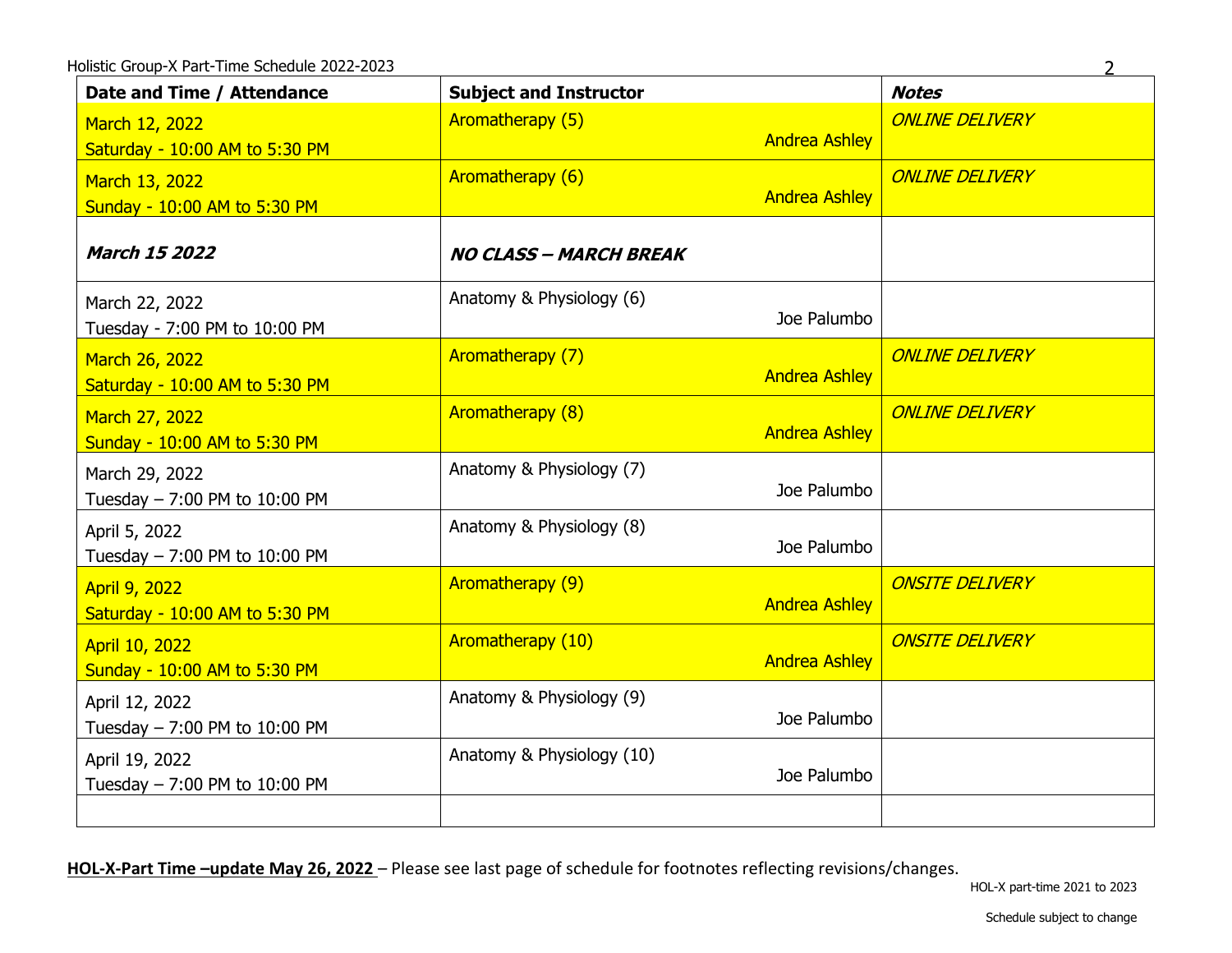| Date and Time / Attendance                              | <b>Subject and Instructor</b> |                          | <b>Notes</b>                                                                                     |
|---------------------------------------------------------|-------------------------------|--------------------------|--------------------------------------------------------------------------------------------------|
| <b>April 23, 2022</b><br>Saturday - 10:00 AM to 5:30 PM | Aromatherapy (11)             | <b>Andrea Ashley</b>     | <b>ONSITE DELIVERY</b>                                                                           |
| April 24, 2022<br>Sunday - 10:00 AM to 5:30 PM          | <b>Aromatherapy (12)</b>      | <b>Andrea Ashley</b>     | <b>ONSITE DELIVERY</b>                                                                           |
| April 26, 2022<br>Tuesday - 7:00 PM to 10:00 PM         | Anatomy & Physiology (11)     | Joe Palumbo              |                                                                                                  |
| May 3, 2022<br>Tuesday $- 7:00$ PM to 10:00 PM          | Anatomy & Physiology (12)     | Joe Palumbo              |                                                                                                  |
| May 7, 2022<br>Saturday - 10:00 AM to 5:30 PM           | <b>Aromatherapy (13)</b>      | <b>Andrea Ashley</b>     | <b>ONSITE DELIVERY</b>                                                                           |
| May 8, 2022<br>Sunday - 10:00 AM to 5:30 PM             | Aromatherapy (14)             | <b>Andrea Ashley</b>     | <b>ONSITE DELIVERY</b>                                                                           |
|                                                         |                               |                          |                                                                                                  |
| May 10, 2022<br>Tuesday - 6:30 PM to 9:30 PM            | Pathology (1)                 | <b>Alexia Georgousis</b> | <b>CANCELLED</b><br>- CAN BE TAKEN WITH NEXT<br><b>HOLISTIC GROUP</b><br>- SEPT 2022 or MAY 2023 |
| May 17, 2022<br>Tuesday - 6:30 PM to 9:30 PM            | Pathology (2)                 | with Joe Palumbo         | CANCELLED                                                                                        |
| May 24, 2022<br>Tuesday - 6:30 PM to 9:30 PM            | Pathology (3)                 | with Joe Palumbo         | CANCELLED                                                                                        |
| May 31, 2022<br>Tuesday - 6:30 PM to 9:30 PM            | Pathology (4)                 | with Joe Palumbo         | CANCELLED                                                                                        |
| June 7, 2022<br>Tuesday - 6:30 PM to 9:30 PM            | Pathology (5)                 | with Joe Palumbo         | CANCELLED                                                                                        |
| June 14, 2022<br>Tuesday - 6:30 PM to 9:30 PM           | Pathology (6)                 | with Joe Palumbo         | CANCELLED                                                                                        |

3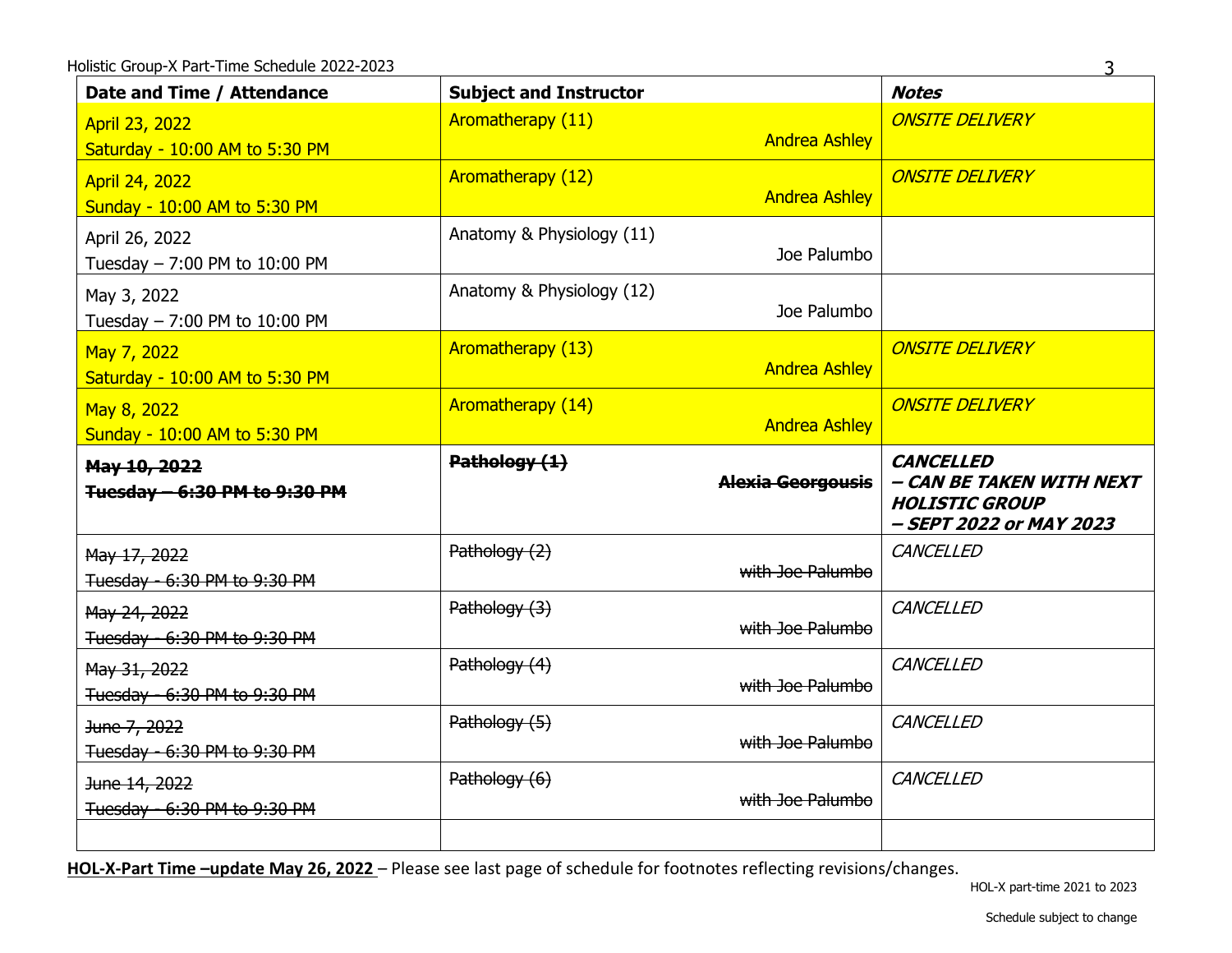| Date and Time / Attendance                                   | <b>Subject and Instructor</b>                                                  | <b>Notes</b>           |
|--------------------------------------------------------------|--------------------------------------------------------------------------------|------------------------|
| June 18, 2022<br>Saturday - 10:00 AM to 5:30 PM              | Aromatherapy (15)<br><b>Andrea Ashley</b>                                      | <b>ONSITE DELIVERY</b> |
| June 19, 2022<br>Sunday - 10:00 AM to 5:30 PM                | Aromatherapy (16)<br><b>Andrea Ashley</b>                                      | <b>ONSITE DELIVERY</b> |
| June 21, 2022<br>Tuesday - 7:00 PM to 10:00 PM               | Pathology (7)<br>with Joe Palumbo                                              | CANCELLED              |
| Tuesday June 28, 2022                                        | <b>NO CLASS</b>                                                                |                        |
| July 5, 2022<br>Tuesday - 7:00 PM to 10:00 PM                | <b>Swedish Basics (1)</b><br>with Joe Palumbo                                  |                        |
| July 12, 2022<br>Tuesday - 7:00 PM to 10:00 PM               | Swedish Basics (2)<br>with Joe Palumbo                                         |                        |
| <b>July 17, 2022</b><br><b>Sunday - 9:30 AM to 5:00 PM</b>   | <b>Counselling Skills (1)</b><br>(Listening Skills)<br><b>with Maria Gallé</b> |                        |
| July 19, 2022<br>Tuesday $- 7:00$ to 10:00 PM                | Swedish Basics (3)<br>with Joe Palumbo                                         |                        |
| July 26, 2022<br>Tuesday - 7:00 PM to 10:00 PM               | Swedish Basics (4)<br>with Joe Palumbo                                         |                        |
| August 2, 2022<br>Tuesday - 7:00 PM to 10:00 PM              | Swedish Basics (5)<br>with Joe Palumbo                                         |                        |
| <b>August 7, 2022</b><br><b>Sunday - 10:00 AM to 5:00 PM</b> | <b>Crystal Energy Work (1)</b><br>with Linda Kuschnir/Maria Gallé              |                        |
| August 9, 2022<br>Tuesday - 7:00 PM to 10:00 PM              | Swedish Basics (6)<br>with Joe Palumbo                                         |                        |
|                                                              |                                                                                |                        |

HOL-X part-time 2021 to 2023

4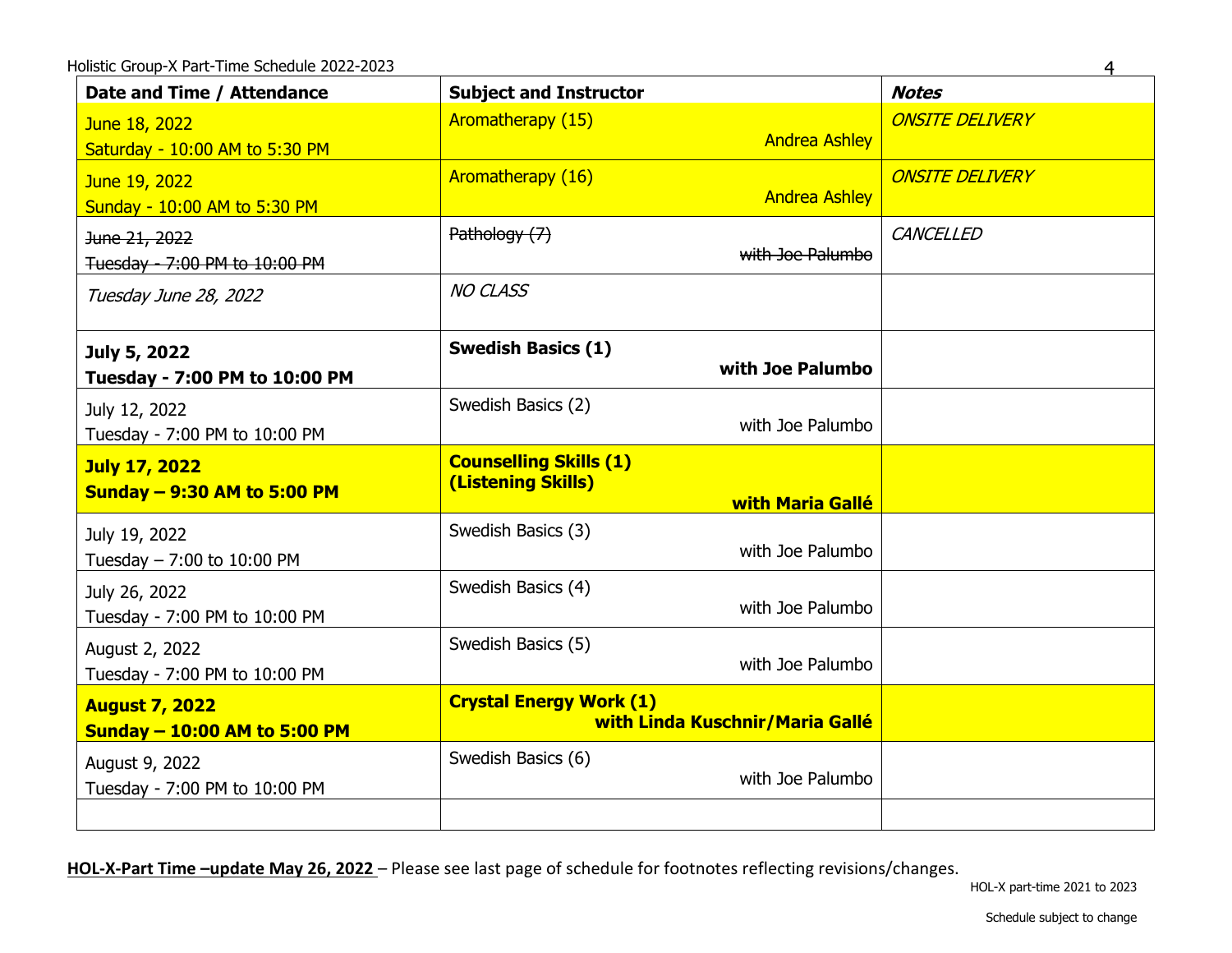| Date and Time / Attendance                               | <b>Subject and Instructor</b>                                                         | <b>Notes</b> |
|----------------------------------------------------------|---------------------------------------------------------------------------------------|--------------|
| <b>August 13, 2022</b><br>Saturday $-9:30$ AM to 5:00 PM | <b>Counselling Skills (2)</b><br>(Focusing & Active Listening)<br>with Maria Gallé    |              |
| <b>August 14, 2022</b><br>Sunday - 10:00 AM to 5:00 PM   | <b>Counselling Skills (3)</b><br>(Coaching & Conflict Resolution)<br>with Maria Gallé |              |
| August 16, 2022<br>Tuesday - 7:00 PM to 10:00 PM         | Swedish Basics (7)<br>with Joe Palumbo                                                |              |
| Tuesday August 23, 2022                                  | <b>NO CLASS</b>                                                                       |              |
| <b>August 28, 2022</b><br>Sunday - 10:00 AM to 4:00 PM   | <b>Crystal Energy Work (2)</b><br>with Linda Kuschnir/Maria Gallé                     |              |
| Tuesday August 30, 2022                                  | <b>NO CLASS</b>                                                                       |              |
| September 6, 2022<br>Tuesday - 7:00 PM to 10:00 PM       | Swedish Basics (8)<br>with Joe Palumbo                                                |              |
| September 13, 2022<br>Tuesday - 7:00 PM to 10:00 PM      | Swedish Basics (9)<br>with Joe Palumbo                                                |              |
| September 17, 2023<br>Saturday - 9:30 AM to 5:00 PM      | Reiki I(1)<br><b>with Sabastian Glass</b>                                             |              |
| September 18, 2022<br>Saturday $-9:30$ AM to 5:30 PM     | Reiki I (2)<br>with Sabastian Glass                                                   |              |
| September 20, 2022<br>Tuesday - 7:00 PM to 10:00 PM      | Swedish Basics (10)<br>with Joe Palumbo                                               |              |
| September 27, 2022<br>Tuesday $- 7:00$ to 10:00 PM       | Swedish Basics (11)                                                                   |              |

HOL-X part-time 2021 to 2023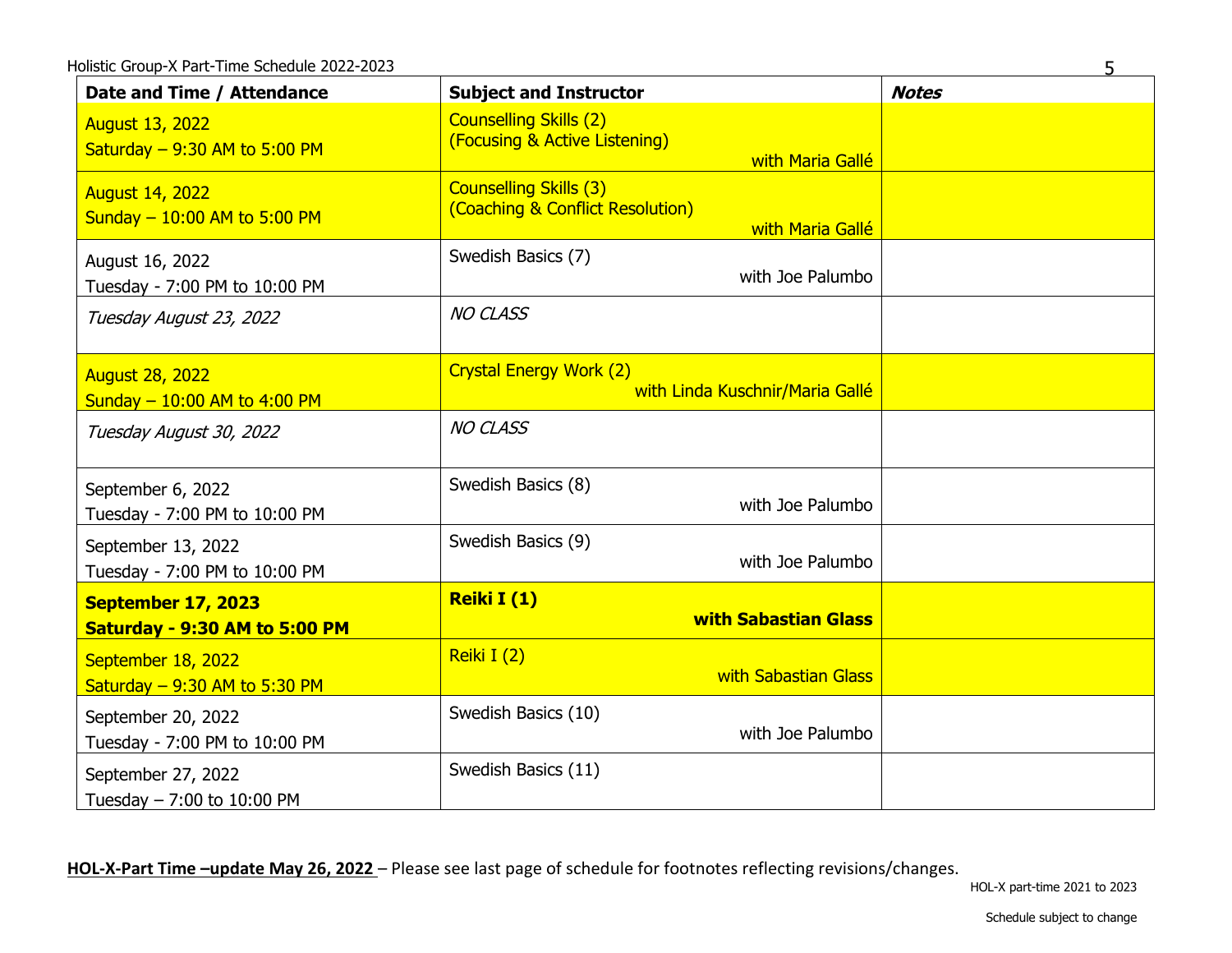| Date and Time / Attendance                                       | <b>Subject and Instructor</b>                                    | <b>Notes</b> |
|------------------------------------------------------------------|------------------------------------------------------------------|--------------|
| <b>October 4, 2022</b><br>Tuesday - 6:30 to 9:30 PM              | Homeopathy (1)<br>with Alexia Georgousis                         |              |
| October 11, 2022<br>Tuesday $-6:30$ to 9:30 PM                   | Homeopathy (2)<br>with Alexia Georgousis                         |              |
| <b>October 15, 2022</b><br><b>Saturday - 10:00 AM to 5:00 PM</b> | <b>Bach Flower Remedies (1)</b><br><b>with Alexia Georgousis</b> |              |
| October 18, 2022<br>Tuesday $-6:30$ to 9:30 PM                   | Homeopathy (3)<br>with Alexia Georgousis                         |              |
| October 25, 2022<br>Tuesday - 6:30 to 9:30 PM                    | Homeopathy (4)<br>with Alexia Georgousis                         |              |
| November 1, 2022<br>Tuesday - 6:30 to 9:30 PM                    | Homeopathy (5)<br>with Alexia Georgousis                         |              |
| November 8, 2022<br>Tuesday - 6:30 to 9:30 PM                    | Homeopathy (6)<br>with Alexia Georgousis                         |              |
| November 12, 2022<br>Saturday $-10:00$ AM to 5:00 PM             | <b>Bach Flower Remedies (2)</b><br>with Alexia Georgousis        |              |
| <b>November 13, 2022</b><br><b>Sunday - 10:00 AM to 5:00 PM</b>  | <b>Colour Therapy</b><br><b>with Sabastian Glass</b>             |              |
| November 15, 2022<br>Tuesday - 6:30 to 9:30 PM                   | Homeopathy (7)<br>with Alexia Georgousis                         |              |
| November 22, 2022<br>Tuesday $-6:30$ to 9:30 PM                  | Homeopathy (8)<br>with Alexia Georgousis                         |              |
| November 29, 2022<br>Tuesday $-6:30$ to 9:30 PM                  | Homeopathy (9)<br>with Alexia Georgousis                         |              |
|                                                                  |                                                                  |              |

HOL-X part-time 2021 to 2023

6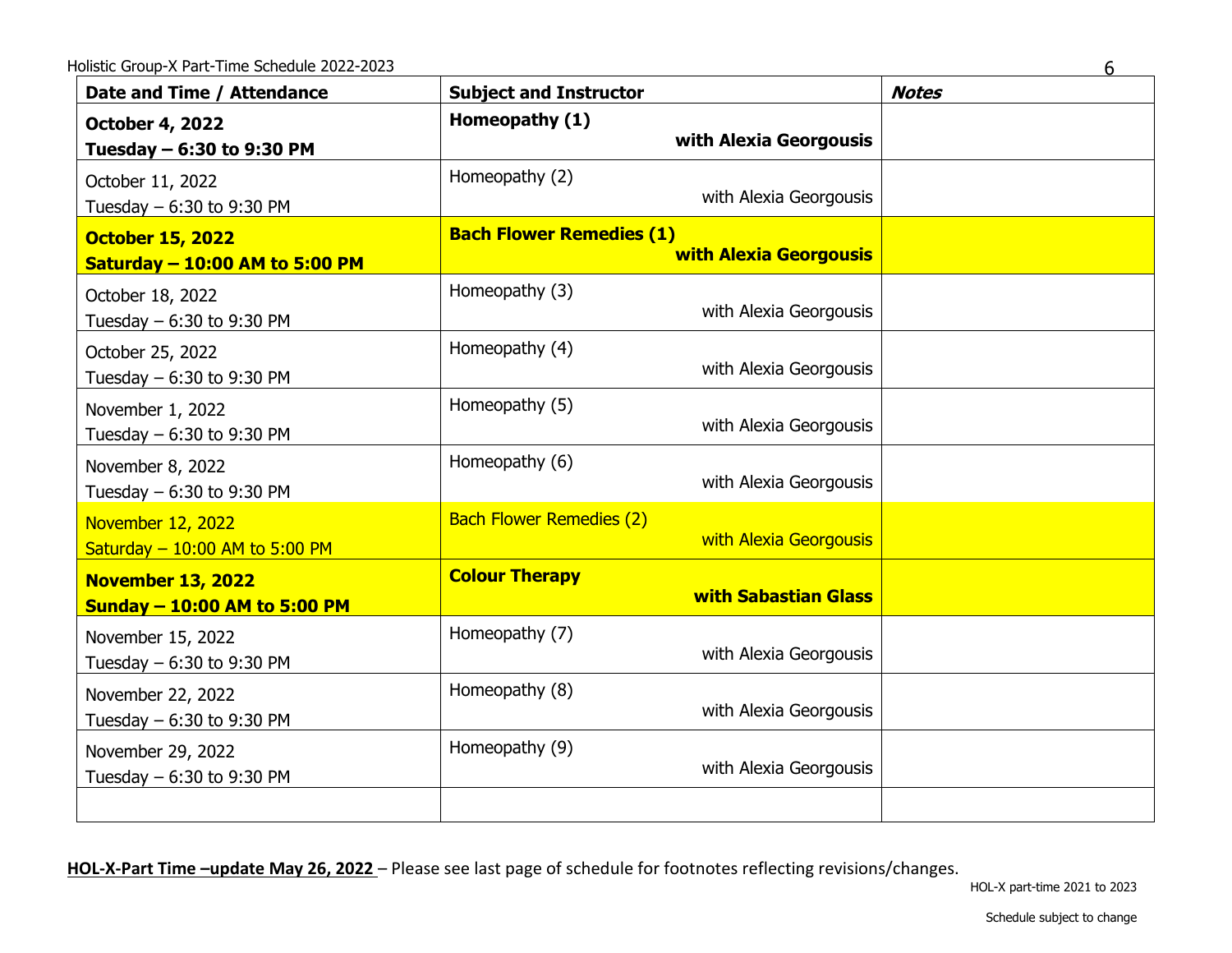| Date and Time / Attendance                              | <b>Subject and Instructor</b>                                         | <b>Notes</b>  |
|---------------------------------------------------------|-----------------------------------------------------------------------|---------------|
| December 6, 2022<br>Tuesday - 6:30 to 9:30 PM           | Homeopathy (10)<br>with Alexia Georgousis                             |               |
| December 13, 2022<br>Tuesday - 6:30 PM to 9:30 PM       | Homeopathy (11)<br>with Alexia Georgousis                             |               |
| December 20, 2022                                       | <b>NO CLASS - HAPPY HOLIDAYS</b>                                      |               |
| December 27, 2022                                       | <b>NO CLASS - HAPPY HOLIDAYS</b>                                      |               |
| January 3, 2023                                         | <b>NO CLASS - HAPPY HOLIDAYS</b>                                      |               |
| <b>January 7, 2023</b><br>Saturday - 9:30 AM to 5:30 PM | <b>Subtle Aromatherapy (1)</b><br><b>Andrea Ashley</b>                |               |
| <b>January 8, 2023</b><br>Sunday - 9:30 AM to 5:00 PM   | <b>Subtle Aromatherapy (2)</b><br><b>Andrea Ashley</b>                |               |
| Tuesday January 10 2023                                 | <b>NO CLASS</b>                                                       |               |
| <b>January 17 2023</b><br>Tuesday - 7:00 to 10:00 PM    | <b>Diversity &amp; Multiculturalism (1)</b><br>with Jennifer Drummond |               |
| January 24, 2023<br>Tuesday - 7:00 to 10:00 PM          | Diversity & Multiculturalism (2)<br>Jennifer Drummond                 |               |
| <b>January 31, 2023</b><br>Tuesday - 7:00 to 10:00 PM   | <b>Nutrition (1)</b><br>with Ara Wiseman                              |               |
| February 4, 2023<br>Saturday - 9:30 AM to 5:00 PM       | <b>Chakra Studies II (1-3)</b><br><b>with Krys Jawlosewicz</b>        | <b>ONLINE</b> |
| February 5, 2023<br>Sunday - 1:00 AM to 4:00 PM         | Chakra Studies II (4 & 5)<br>with Krys Jawlosewicz                    | ONLINE        |
|                                                         |                                                                       |               |

HOL-X part-time 2021 to 2023

Schedule subject to change

7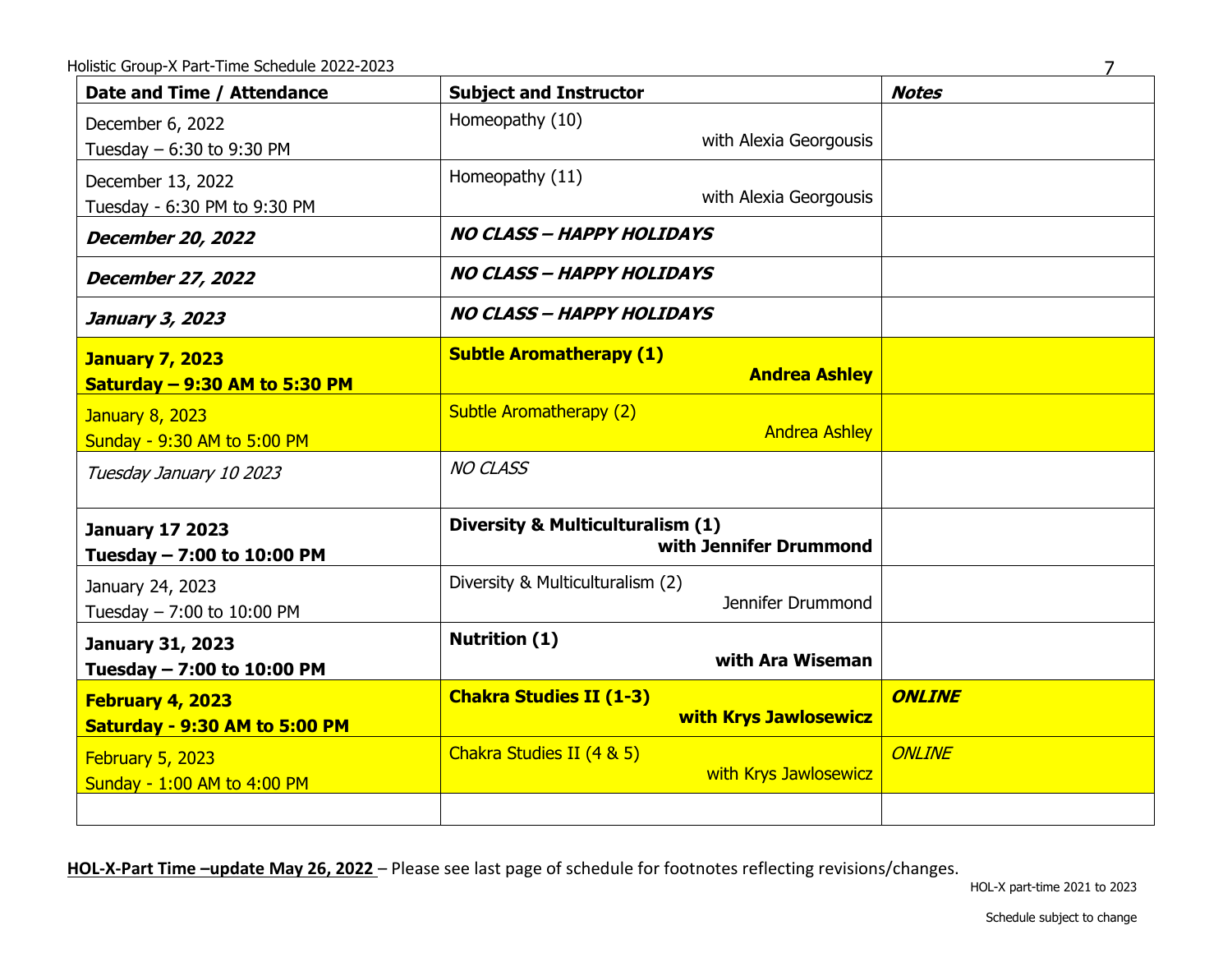| Date and Time / Attendance                                    | <b>Subject and Instructor</b>                         | <b>Notes</b> |
|---------------------------------------------------------------|-------------------------------------------------------|--------------|
| February 7, 2023<br>Tuesday $- 7:00$ to 10:00 PM              | Nutrition (2)<br>with Ara Wiseman                     |              |
| February 14, 2023<br>Tuesday - 7:00 to 10:00 PM               | Nutrition (3)<br>with Ara Wiseman                     |              |
| February 18, 2023<br>Saturday $-9:30$ AM to 5:00 PM           | Chakra Studies II (6 & 7)<br>with Krys Jawlosewicz    | ONLINE       |
| February 19, 2023<br>Sunday $-9:30$ AM to 5:00 PM             | Chakra Studies II (8-10)<br>with Krys Jawlosewicz     | ONLINE       |
| February 21, 2023<br>Tuesday - 7:00 PM to 10:00 PM            | Nutrition (4)<br>with Ara Wiseman                     |              |
| February 28, 2023<br>Tuesday - 7:00 PM to 10:00 PM            | Nutrition (5)<br>with Ara Wiseman                     |              |
| <b>March 4, 2023</b><br><b>Saturday - 9:30 AM to 5:00 PM</b>  | <b>Sound Energetics (1)</b><br>with Maria Gallé       |              |
| March 5, 2023<br>Sunday $-9:30$ AM to 5:00 PM                 | <b>Sound Energetics (2)</b><br>with Maria Gallé       |              |
| March 7, 2023<br>Tuesday - 7:00 PM to 10:00 PM                | Nutrition (6)<br>with Ara Wiseman                     |              |
| March 14, 2023                                                | <b>NO CLASS - MARCH BREAK</b>                         |              |
| March 21, 2023<br>Tuesday - 7:00 PM to 10:00 PM               | Nutrition (7)<br>with Ara Wiseman                     |              |
| <b>March 25, 2023</b><br><b>Saturday - 9:30 AM to 5:00 PM</b> | <b>Herbal Studies (1)</b><br><b>with Chris Lamont</b> |              |
| March 26, 2023<br>Sunday - 9:30 AM to 5:00 PM                 | Herbal Studies (2)<br>with Chris Lamont               |              |

8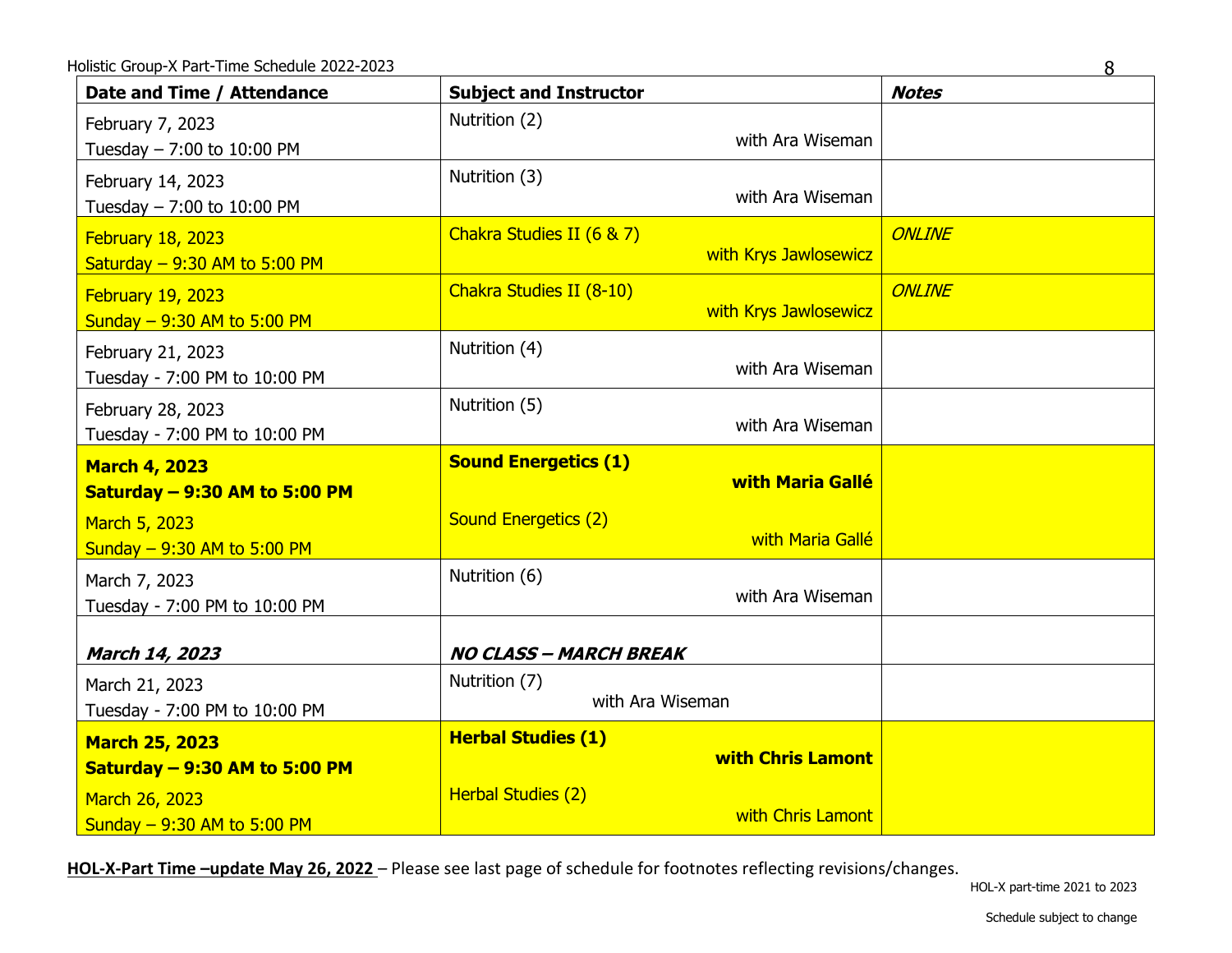| Iolistic Group-X Part-Time Schedule 2022-2023     |                                                  | 9            |
|---------------------------------------------------|--------------------------------------------------|--------------|
| Date and Time / Attendance                        | <b>Subject and Instructor</b>                    | <b>Notes</b> |
| March 28, 2023<br>Tuesday - 7:00 PM to 10:00 PM   | Nutrition (8)<br>with Ara Wiseman                |              |
| April 4, 2023<br>Tuesday $- 7:00$ PM to 10:00 PM  | Nutrition (9)<br>with Ara Wiseman                |              |
| April 1, 2023<br>Tuesday $- 7:00$ PM to 10:00 PM  | Nutrition (10)<br>with Ara Wiseman               |              |
| April 15, 2023<br>Saturday $-9:30$ AM to 5:00 PM  | Herbal Studies (3)<br>with Chris Lamont          |              |
| April 16, 2023<br>Sunday $-9:30$ AM to 5:00 PM    | Herbal Studies (4)<br>with Chris Lamont          |              |
| April 18, 2023<br>Tuesday - 7:00 PM to 10:00 PM   | <b>Shiatsu Basics (1)</b><br>with Alex Pereklita |              |
| April 25, 2023<br>Tuesday $- 7:00$ PM to 10:00 PM | Shiatsu Basics (2)<br>with Alex Pereklita        |              |
| May 2, 2023<br>Tuesday - 7:00 PM to 10:00 PM      | Shiatsu Basics (3)<br>with Alex Pereklita        |              |
| May 6, 2023<br>Saturday $-9:30$ AM to 5:00 PM     | Herbal Studies (5)<br>with Chris Lamont          |              |
| May 7, 2023<br>Sunday $-9:30$ AM to 5:00 PM       | Herbal Studies (6)<br>with Chris Lamont          |              |
| May 9, 2023<br>Tuesday - 7:00 PM to 10:00 PM      | Shiatsu Basics (4)<br>with Alex Pereklita        |              |
| May 16, 2023<br>Tuesday - 7:00 PM to 10:00 PM     | Shiatsu Basics (5)<br>with Alex Pereklita        |              |
| May 23, 2023<br>Tuesday - 7:00 PM to 10:00 PM     | Shiatsu Basics (6)<br>with Alex Pereklita        |              |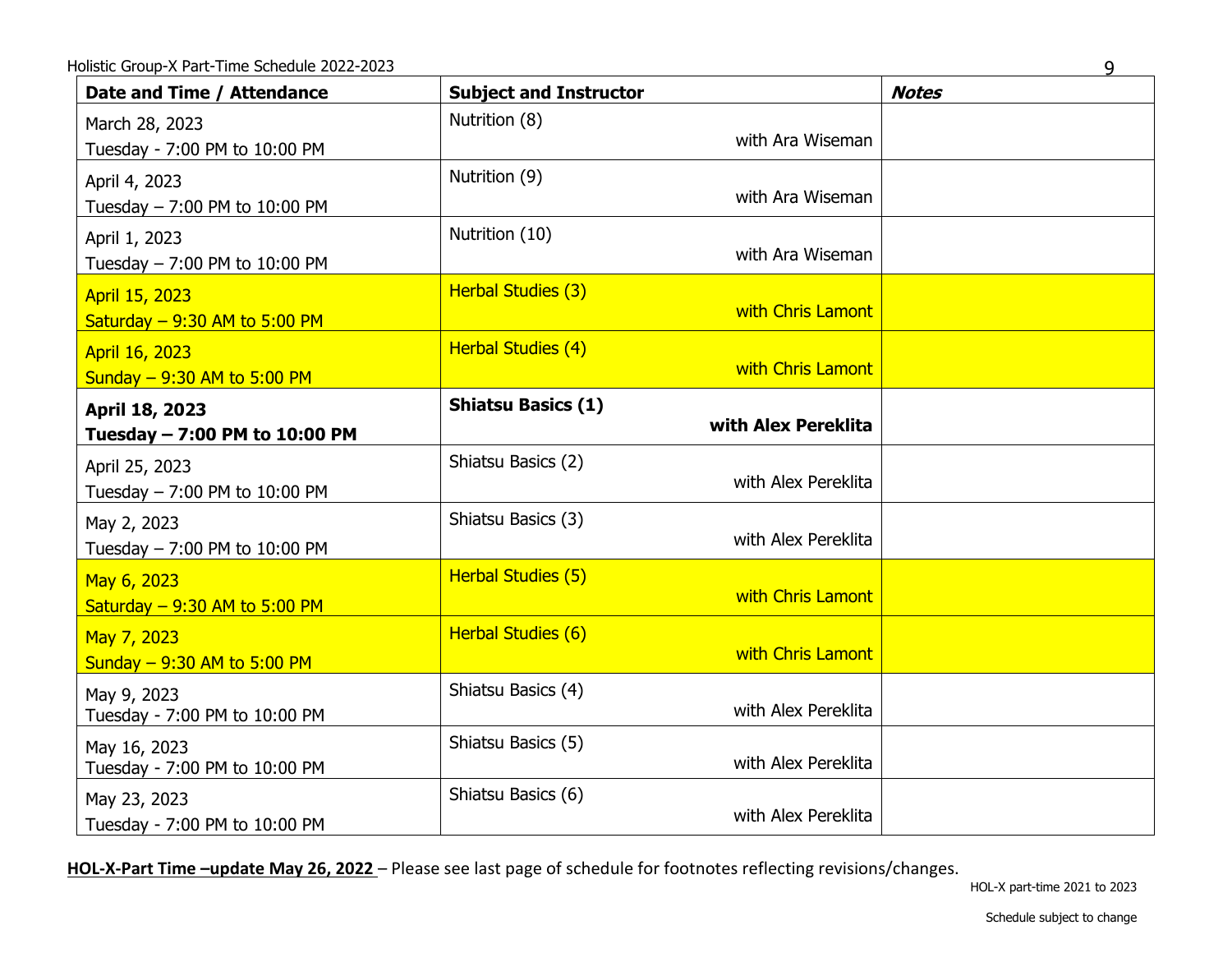| Date and Time / Attendance     | <b>Subject and Instructor</b> | <b>Notes</b>           |
|--------------------------------|-------------------------------|------------------------|
| May 27, 2023                   | Herbal Studies (7)            |                        |
| Saturday $-9:30$ AM to 5:00 PM | with Chris Lamont             |                        |
| May 28, 2023                   | Herbal Studies (8)            |                        |
| Sunday $-9:30$ AM to 5:00 PM   | with Chris Lamont             |                        |
| May 30, 2023                   | Shiatsu Basics (7)            |                        |
| Tuesday - 7:00 PM to 10:00 PM  | with Alex Pereklita           |                        |
| June 6, 2023                   | Shiatsu Basics (8)            |                        |
| Tuesday - 7:00 PM to 10:00 PM  | with Alex Pereklita           |                        |
| June 13, 2023                  | Shiatsu Basics (9)            |                        |
| Tuesday - 7:00 PM to 10:00 PM  | with Alex Pereklita           |                        |
| June 17, 2023                  | Herbal Studies (9)            |                        |
| Saturday $-9:30$ AM to 5:00 PM | with Chris Lamont             |                        |
| June 18, 2023                  | Herbal Studies (10)           |                        |
| Sunday $-9:30$ AM to 5:00 PM   | with Chris Lamont             |                        |
| June 20, 2023                  | Shiatsu Basics (10)           |                        |
| Tuesday - 7:00 PM to 10:00 PM  | with Alex Pereklita           |                        |
| June 27, 2023                  | <b>Business (1)</b>           | <b>ONLINE DELIVERY</b> |
| Tuesday - 7:00 PM to 10:00 PM  | with Andrea Ashley            |                        |
| Tuesday July 4, 2023           | <b>NO CLASS</b>               |                        |
|                                |                               |                        |
| <b>July 8, 2023</b>            | <b>Reiki 2 (1)</b>            |                        |
| Saturday - 9:30 AM to 5:00 PM  | <b>with Sabastian Glass</b>   |                        |
| July 9, 2023                   | <b>Reiki 2 (2)</b>            |                        |
| Sunday - 9:30 AM to 5:00 PM    | with Sabastian Glass          |                        |
|                                |                               |                        |
| July 11, 2023                  | Business (2)                  | <b>ONLINE DELIVERY</b> |

HOL-X part-time 2021 to 2023

Schedule subject to change

10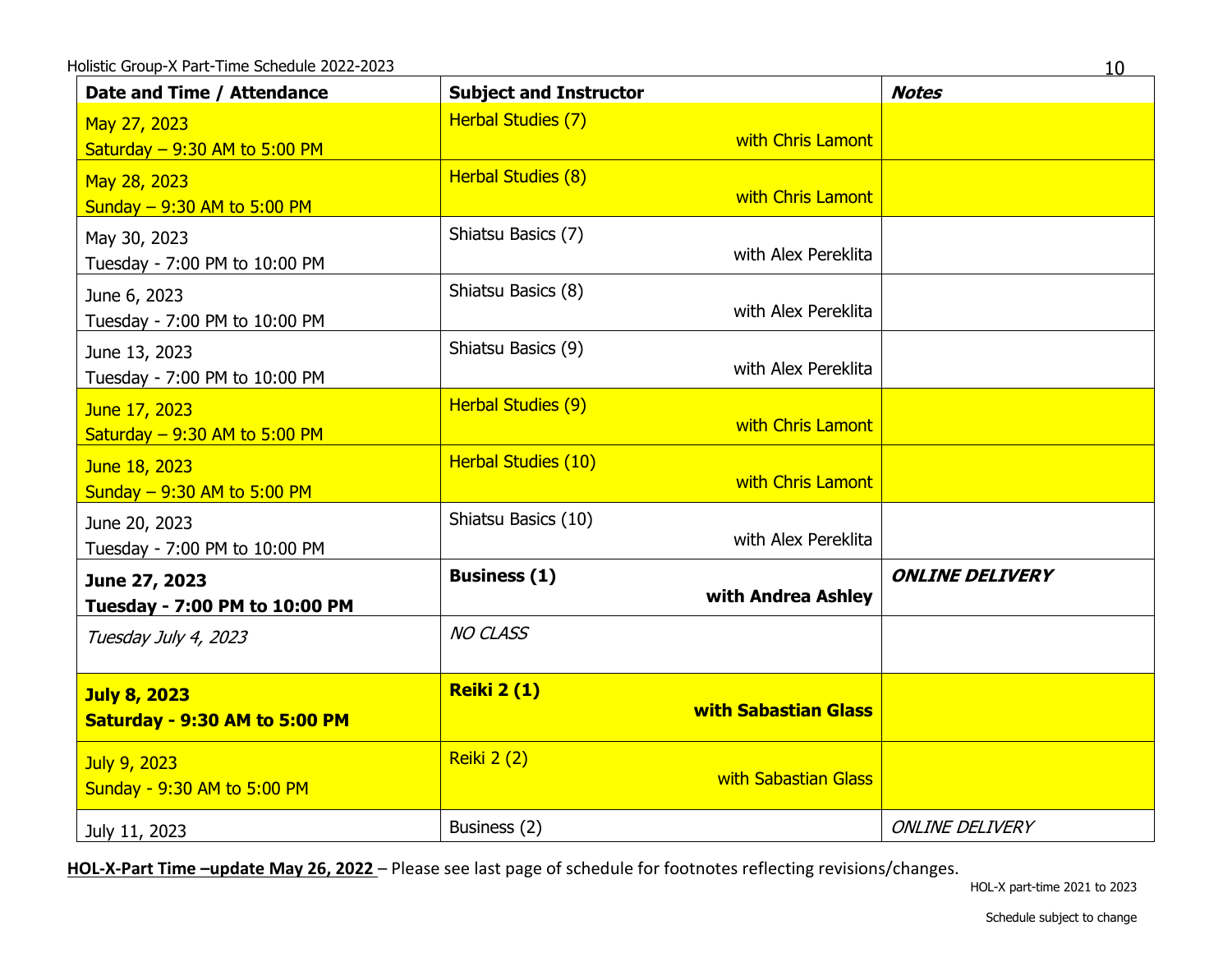| Date and Time / Attendance                               | <b>Subject and Instructor</b>                      | <b>Notes</b>           |
|----------------------------------------------------------|----------------------------------------------------|------------------------|
| Tuesday - 7:00 PM to 10:00 PM                            | with Andrea Ashley                                 |                        |
| July 18, 2023<br>Tuesday - 7:00 PM to 10:00 PM           | Business (3)<br>with Andrea Ashley                 | <b>ONLINE DELIVERY</b> |
| July 25, 2023<br>Tuesday - 7:00 PM to 10:00 PM           | Business (4)<br>with Andrea Ashley                 | <b>ONLINE DELIVERY</b> |
| July 29, 2023<br>Saturday - 10:00 AM to 5:30 PM          | Herbal Studies (11)<br>with Chris Lamont           |                        |
| July 30, 2023<br>Sunday - 10:00 AM to 5:30 PM            | Herbal Studies (12)<br>with Chris Lamont           |                        |
| Tuesday August 1, 2023                                   | <b>NO CLASS</b>                                    |                        |
| August 8, 2023<br>Tuesday - 7:00 PM to 10:00 PM          | <b>Ethics &amp; Vision (1)</b><br>with Maria Galle |                        |
| August 15, 2023<br>Tuesday - 7:00 PM to 10:00 PM         | Ethics & Vision (2)<br>with Maria Galle            |                        |
| <b>August 19, 2023</b><br>Saturday - 10:00 AM to 5:30 PM | Herbal Studies (13)<br>with Chris Lamont           |                        |
| <b>August 20, 2023</b><br>Sunday - 10:00 AM to 5:30 PM   | Herbal Studies (14)<br>with Chris Lamont           |                        |
| August 22, 2023<br>Tuesday - 7:00 PM to 10:00 PM         | Ethics & Vision (3)<br>with Maria Galle            |                        |
| Tuesday August 29, 2023                                  | <b>NO CLASS</b>                                    |                        |
|                                                          |                                                    |                        |

11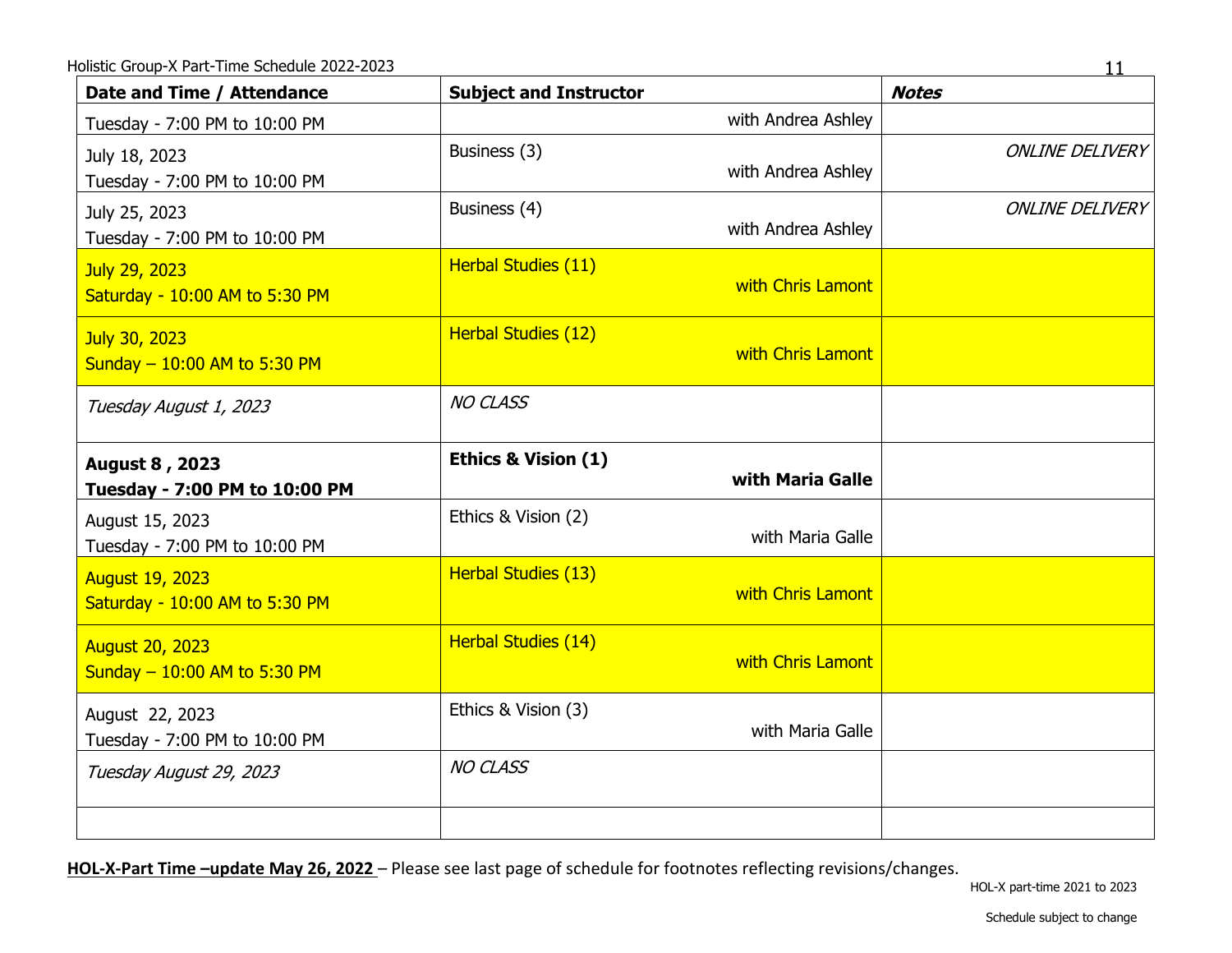| Date and Time / Attendance                            | <b>Subject and Instructor</b> | <b>Notes</b>              |  |
|-------------------------------------------------------|-------------------------------|---------------------------|--|
| September 5, 2023<br>Tuesday - 7:00 PM to 10:00 PM    | <b>Medical Intuition (1)</b>  | with Linda Kuschnir       |  |
| September 12, 2023<br>Tuesday - 7:00 PM to 10:00 PM   | Medical Intuition (2)         | with Linda Kuschnir       |  |
| September 16, 2023<br>Saturday - 10:00 AM to 5:030 PM | <b>Reflexology (1)</b>        | <b>with Andrea Ashley</b> |  |
| September 17, 2023<br>Sunday - 10:00 AM to 5:30 PM    | Reflexology (2)               | with Andrea Ashley        |  |
| September 19, 2023<br>Tuesday - 7:00 PM to 10:00 PM   | Medical Intuition (3)         | with Linda Kuschnir       |  |
| September 26, 2023<br>Tuesday - 7:00 PM to 10:00 PM   | Medical Intuition (4)         | with Linda Kuschnir       |  |
| October 2, 2023<br>Tuesday - 7:00 PM to 10:00 PM      | Medical Intuition (5)         | with Linda Kuschnir       |  |
| October 9, 2023<br>Tuesday - 7:00 PM to 10:00 PM      | Medical Intuition (6)         | with Linda Kuschnir       |  |
| October 14, 2023<br>Saturday $-10:00$ AM to 5:30 PM   | Reflexology (3)               | with Andrea Ashley        |  |
| October 15, 2023<br>Sunday - 10:00 AM to 5:30 PM      | Reflexology (4)               | with Andrea Ashley        |  |
| October 16, 2023<br>Tuesday - 7:00 PM to 10:00 PM     | Medical Intuition (7)         | with Linda Kuschnir       |  |
| October 23, 2023<br>Tuesday - 7:00 PM to 10:00 PM     | Medical Intuition (8)         | with Linda Kuschnir       |  |
| October 30, 2023<br>Tuesday - 7:00 PM to 10:00 PM     | Medical Intuition (9)         | with Linda Kuschnir       |  |
|                                                       |                               |                           |  |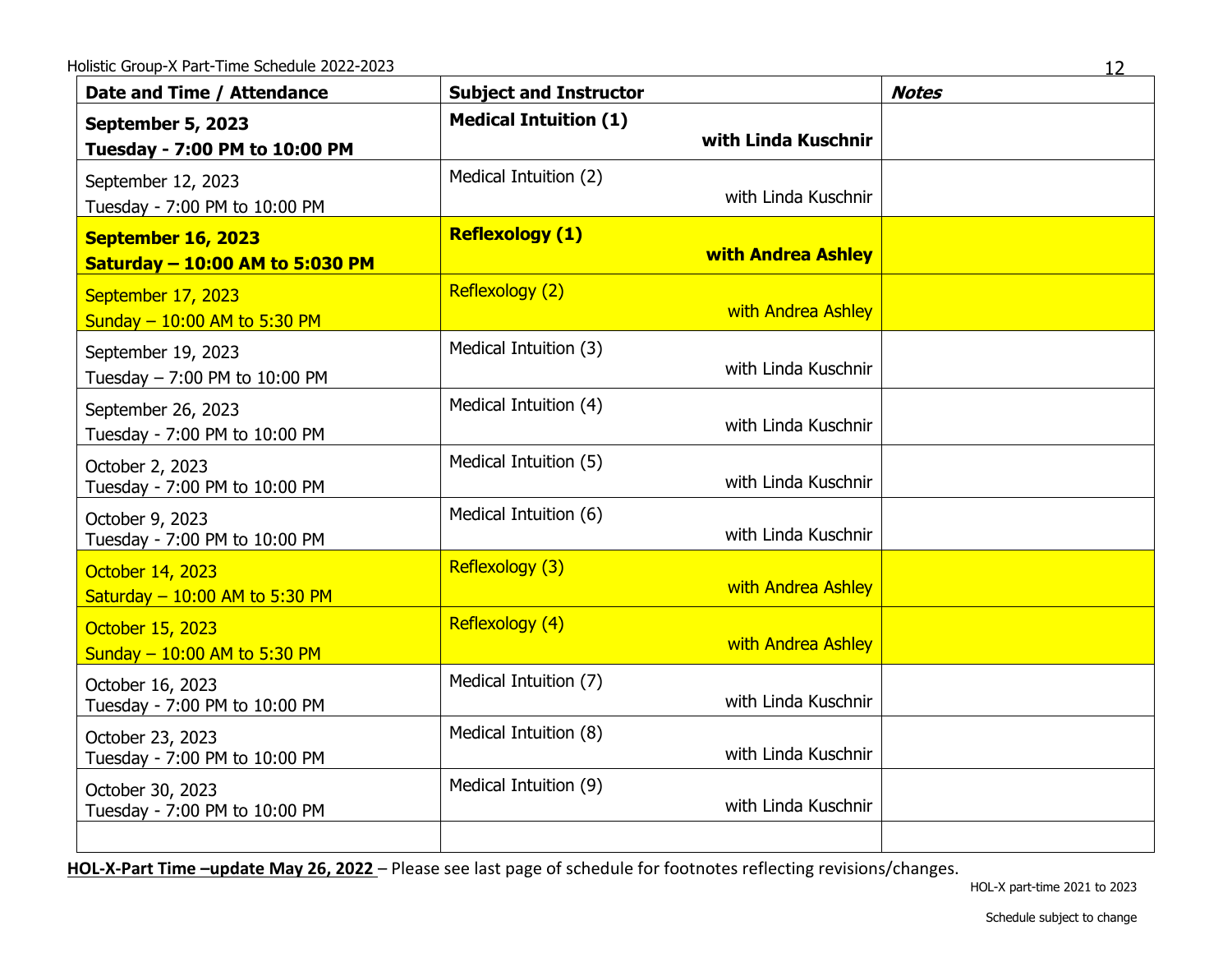| Date and Time / Attendance                                 | <b>Subject and Instructor</b>                                            | <b>Notes</b> |
|------------------------------------------------------------|--------------------------------------------------------------------------|--------------|
| November 7, 2023<br>Tuesday - 7:00 PM to 10:00 PM          | Medical Intuition (10)<br>with Linda Kuschnir                            |              |
| November 11,, 2023<br>Saturday $-10:00$ AM to 5:30 PM      | Reflexology (5)<br>with Andrea Ashley                                    |              |
| <b>November 12, 2023</b><br>Sunday $-$ 10:00 AM to 5:30 PM | Reflexology (6)<br>with Andrea Ashley                                    |              |
| Tuesday November 14, 2023                                  | <b>NO CLASS</b>                                                          |              |
| Tuesday November 21, 2023                                  | <b>NO CLASS</b>                                                          |              |
| Tuesday November 28, 2023                                  | <b>NO CLASS</b>                                                          |              |
| December 2, 2023<br>Saturday - 9:30 AM to 5:30 PM          | <b>Holistic Health Treatment Skills (1)</b><br><b>with Andrea Ashley</b> |              |
| December 3, 2023<br>Sunday - 9:30 AM to 5:30 PM            | Holistic Health Treatment Skills (2)<br>with Andrea Ashley               |              |
| December 16, 2023<br>Sunday - 9:30 AM to 5:30 PM           | Holistic Health Treatment Skills (3)<br>with Andrea Ashley               |              |

Diploma can be issued once all requirements for graduation are met.

**HOL-X-Part Time –update May 26, 2022** – Please see last page of schedule for footnotes reflecting revisions/changes.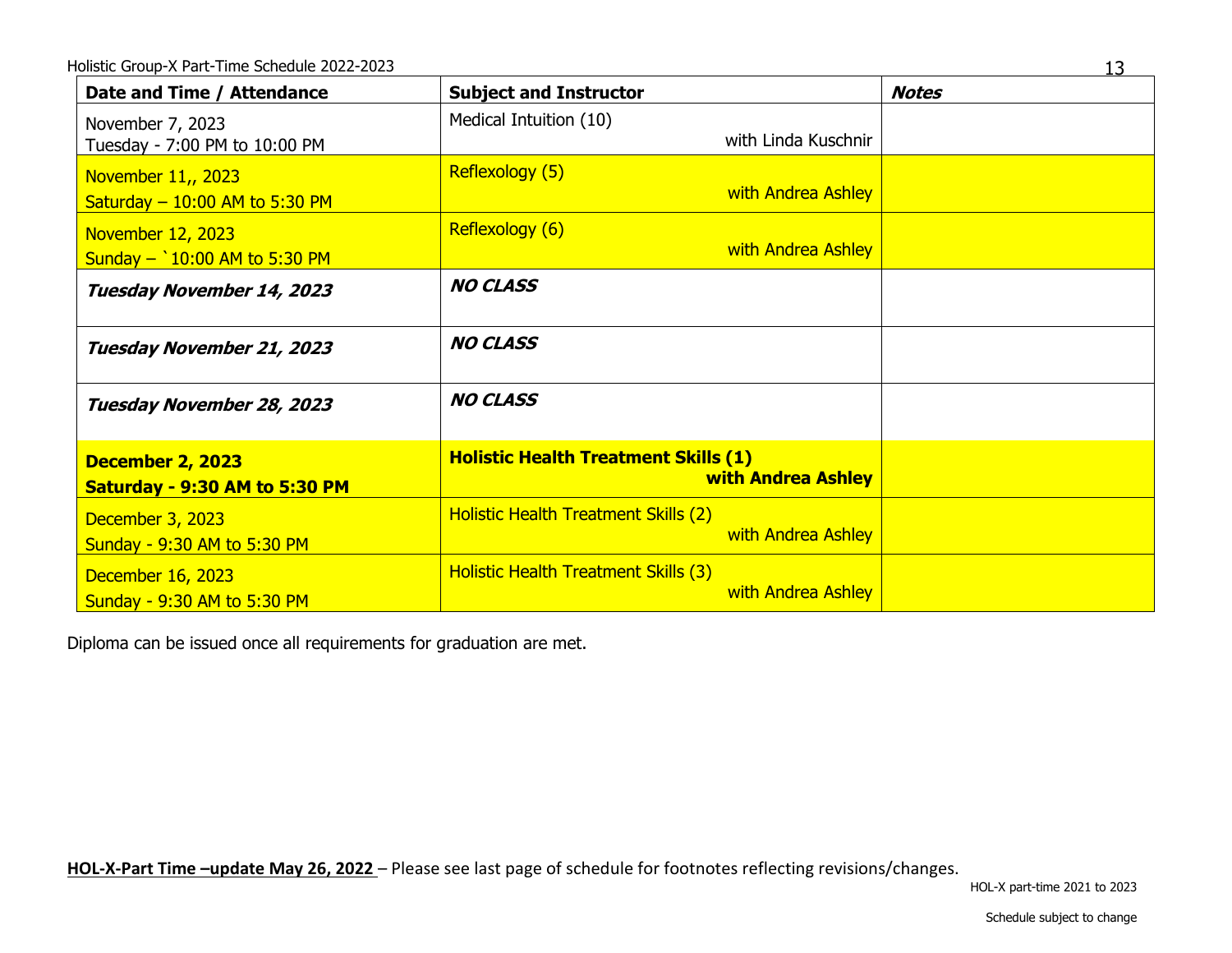# Holistic Group-X Part-Time Schedule 2022-2023 **FOOTNOTES ON UPDATES TO HOL-X PART-TIME PROGRAM SCHEDULE:**

### **HOL-X-Part Time –update May 26, 2022**

**Moved** *Counselling Skills (1)* to Sun Jul 17, 2022 (from Sat Jul 16), *Counselling Skills (2)* to Sat Aug 13 (from Sun Jul 16), *Counselling Skills (3)*  to Sun Aug 14 (from Sat Aug 13).

**Moved** *Crystals (1)* to Sun Aug 6 (from Sat Aug 27).

## **HOL-X-Part Time –update May 17, 2022**

**Cancelled** *Pathology Course* May 10, 17, 24, 31, Jun 7, 14, 21, 2022. Can be taken with next holistic group in September 2022 or May 20223.

#### **HOL-X-Part Time –update April 26, 2022**

**Changed time** for *Pathology* starting May 10, 2022. **Switched** *Homeopathy* July-September 2022 *with Swedish Basics Swedish Basics* to start July 5, 2022 (instead of September 27, 2022) *Homeopathy* to start October 4, 2022 (instead of July 5, 2022)

**Switched** *Subtle Aromatherapy* September 17 & 18, 2022 *with Reiki* I *Reiki I* moved to September 17 & 18, 2022 (from January 7 & 8, 2023) *Subtle Aromatherapy* moved to January 7 & 8, 2023 (from September 17 & 18, 2022)

**Moved** *Crystal Energy Work* to August 27 & 28, 2022 (from October 17 & 16, 2022)

**Moved** *Bach Flower Remedies: Day 1* to October 15, 2022 (from November 12) & *Day 2* to November 12, 2022 (from December 10)

**Corrected time for** *Chakra Studies II* Class 4 & 5 to 9:30 am to 5:0 pm (from 1:00 to 4:00).

**HOL-X-Part Time –update May 26, 2022** – Please see last page of schedule for footnotes reflecting revisions/changes.

HOL-X part-time 2021 to 2023